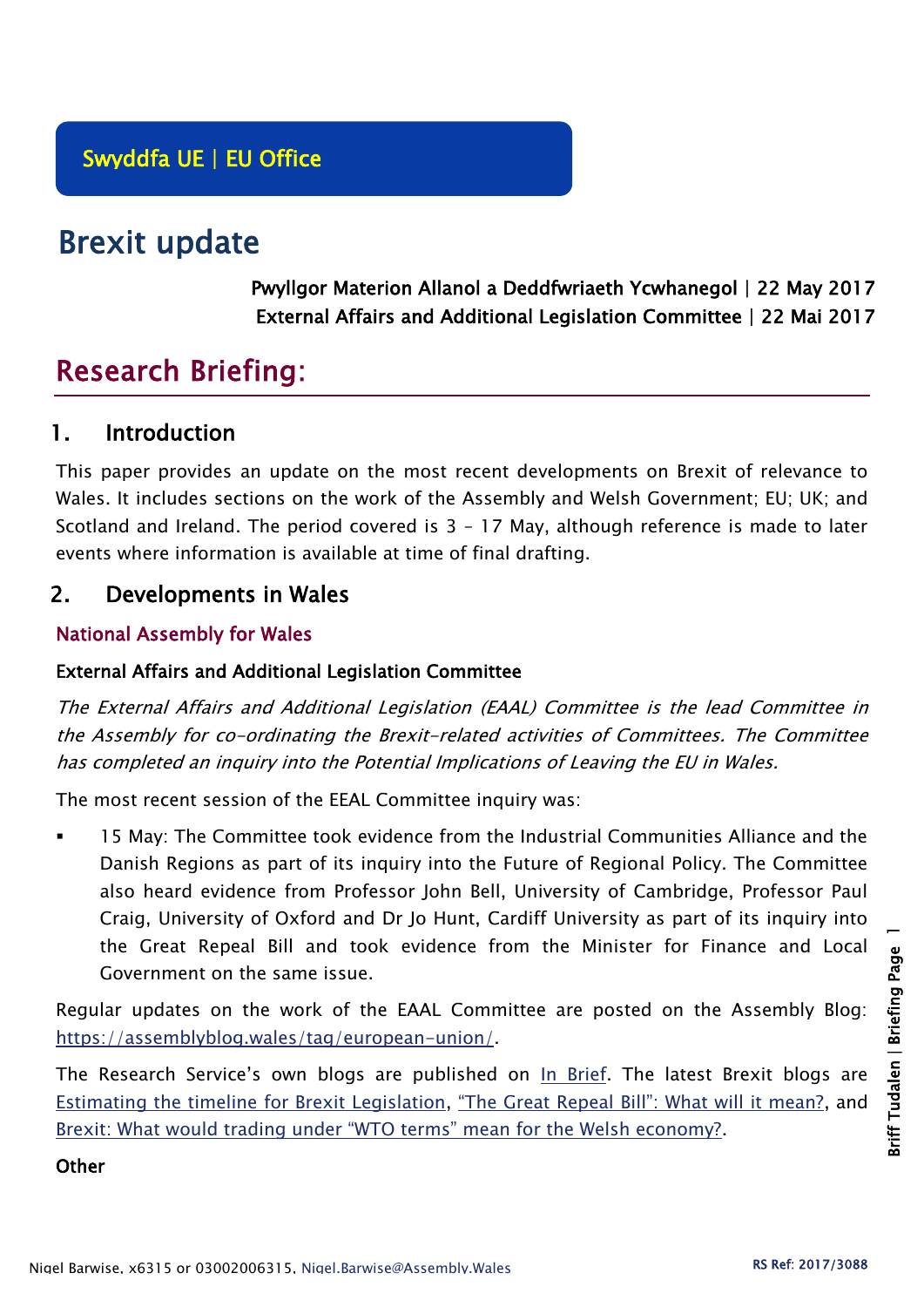The Climate Change, Environment and Rural Affairs Committee is carrying out an inquiry into [Marine Protected Areas in Wales,](http://senedd.assembly.wales/mgIssueHistoryHome.aspx?IId=16663) and has published its report into the [Future of Agricultural](http://senedd.assembly.wales/mgIssueHistoryHome.aspx?IId=15876)  [and Rural Development Policies in Wales.](http://senedd.assembly.wales/mgIssueHistoryHome.aspx?IId=15876)

The Equality, Local Government and Communities Committee is carrying out an inquiry: [What](http://senedd.assembly.wales/mgConsultationDisplay.aspx?id=244&RPID=1008299204&cp=yes)  [will human rights in Wales look like after Brexit?](http://senedd.assembly.wales/mgConsultationDisplay.aspx?id=244&RPID=1008299204&cp=yes)

'The implications of Brexit for the medical workforce' is explicitly included in the terms of reference for the Health, Social Care and Sport Committee's current inquiry on [medical](http://senedd.assembly.wales/mgIssueHistoryHome.aspx?IId=16122)  [recruitment.](http://senedd.assembly.wales/mgIssueHistoryHome.aspx?IId=16122)

#### News

2 May: [NFU Cymru launches its General Election Manifesto.](https://www.nfu-cymru.org.uk/news/latest-news/nfu-cymru-launches-its-general-election-manifesto/)

3 May: [FUW outlines priorities for agriculture in General Election manifesto.](http://fuw.org.uk/fuw-outlines-priorities-for-agriculture-in-general-election-manifesto/)

5 May: 2017 General Election – [CLA Cymru sets out rural priorities for Wales.](http://www.cla.org.uk/node/10573)

# 3. EU developments

#### European Council

4 May: [Remarks by President Donald Tusk after his meeting with Prime Minister of Norway](http://www.consilium.europa.eu/en/press/press-releases/2017/05/04-tusk-statement-mtg-solberg/)  [Erna Solberg.](http://www.consilium.europa.eu/en/press/press-releases/2017/05/04-tusk-statement-mtg-solberg/)

17 May: President Tusk at the European Parliament on Brexit: ["Time is of the essence here,](http://www.consilium.europa.eu/en/press/press-releases/2017/05/17-tusk-report-european-parliament/)  [and much is at stake"](http://www.consilium.europa.eu/en/press/press-releases/2017/05/17-tusk-report-european-parliament/).

## European Commission

3 May: [European Commission's draft negotiating directives for Article 50 negotiations with](http://europa.eu/rapid/press-release_MEMO-17-1183_en.htm)  [the United Kingdom.](http://europa.eu/rapid/press-release_MEMO-17-1183_en.htm)

3 May: [European Commission takes next step in Article 50 process by recommending draft](http://europa.eu/rapid/press-release_IP-17-1170_en.htm)  [negotiating directives.](http://europa.eu/rapid/press-release_IP-17-1170_en.htm)

3 May: [Speech by Michel Barnier](http://europa.eu/rapid/press-release_SPEECH-17-1205_en.htm) at the press conference on the adoption of the Commission's recommendation on draft negotiating directives.

5 May: Speech by Michel Barnier at the 7th State of the Union Conference, European University Institute, Florence – he spoke about [Protecting Citizens' Rights in the Negotiations](http://europa.eu/rapid/press-release_SPEECH-17-1236_en.htm)  [with the UK.](http://europa.eu/rapid/press-release_SPEECH-17-1236_en.htm)

10 May: [Commission launches reflection on harnessing globalisation.](http://europa.eu/rapid/press-release_IP-17-1230_en.htm)

- 11 May: [Spring Economic Forecast.](https://ec.europa.eu/info/business-economy-euro/economic-performance-and-forecasts/economic-forecasts/spring-2017-economic-forecast_en) [UK Forecast.](https://ec.europa.eu/info/sites/info/files/ecfin_forecast_spring_110517_uk_en.pdf)
- 11 May: [Speech by Michel Barnier at the Joint Houses of the Oireachtas, Dublin.](http://europa.eu/rapid/press-release_SPEECH-17-1276_en.htm)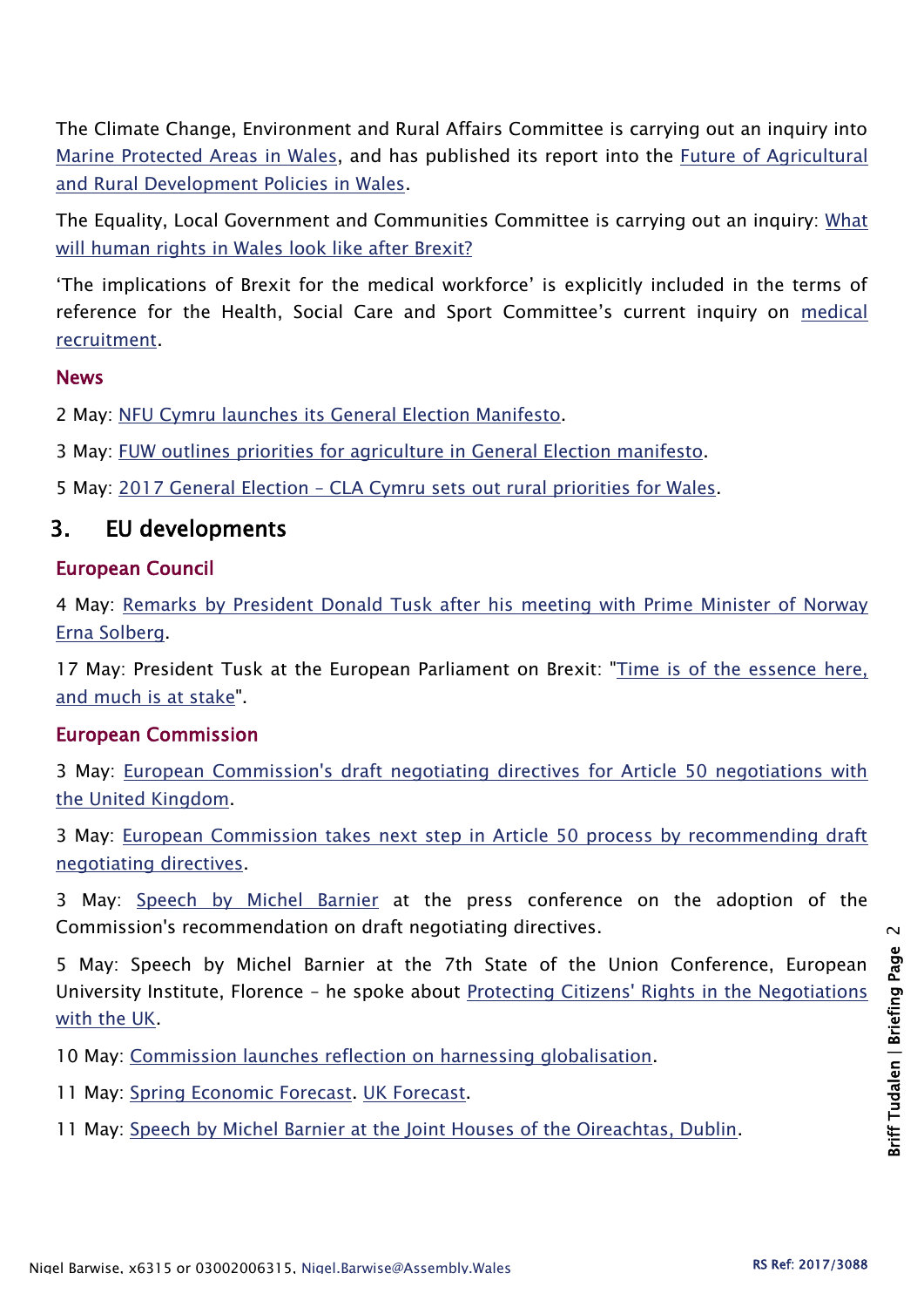17 May: [Speech by President Juncker at the European Parliament Plenary session](http://europa.eu/rapid/press-release_SPEECH-17-1362_en.htm) on the conclusions of the Special European Council (Article 50) of 29 April 2017.

17 May: May infringements - Commission calls on the UK to transpose new rules on [recreational boats and their engines,](http://europa.eu/rapid/press-release_MEMO-17-1280_en.htm) and the Commission has opened infringement proceedings against 14 Member States (inc. UK) for [failure to report on the implementation](http://europa.eu/rapid/press-release_MEMO-17-1281_en.htm)  [of several EU waste rules.](http://europa.eu/rapid/press-release_MEMO-17-1281_en.htm)

#### European Parliament

3 May: [EU-NATO relations: debate with NATO Secretary General Stoltenberg.](http://www.europarl.europa.eu/news/en/news-room/20170502IPR73163/eu-nato-relations-debate-with-nato-secretary-general-stoltenberg-on-wednesday)

3 May: [Committee MEPs welcome stepping up of EU-NATO cooperation.](http://www.europarl.europa.eu/news/en/news-room/20170502IPR73163/committee-meps-welcome-stepping-up-of-eu-nato-cooperation)

5 May: [Great expectations: Europeans reveal what they want the EU to do more on.](http://www.europarl.europa.eu/news/en/news-room/20170502STO73030/great-expectations-europeans-reveal-what-they-want-the-eu-to-do-more-on)

9 May: [Future of the EU: harnessing globalisation.](http://www.europarl.europa.eu/news/en/news-room/20170505STO73507/future-of-the-eu-harnessing-globalisation)

11 May: [Brexit: MEPs want EU and UK to take care of citizens' rights first](http://www.europarl.europa.eu/news/en/news-room/20170509IPR73934/brexit-meps-want-eu-and-uk-to-take-care-of-citizens%E2%80%99-rights-first).

16 May: [MEPs want to protect citizens from negative effects of globalisation.](http://www.europarl.europa.eu/news/en/news-room/20170509IPR73925/meps-want-to-protect-citizens-from-negative-effects-of-globalisation)

17 May: [MEPs welcome unity on Brexit and call for reform of the EU](http://www.europarl.europa.eu/news/en/news-room/20170509IPR73931/meps-welcome-unity-on-brexit-and-call-for-reform-of-the-eu) - MEPs debated the guidelines for the negotiations with the UK on the terms of its withdrawal, adopted by the April EU Summit, with European Council President Donald Tusk and the Commission.

17 May: [A strong and united EU is fundamental to a strong UN](http://www.europarl.europa.eu/news/en/news-room/20170515STO74833/ant%C3%B3nio-guterres-a-strong-and-united-eu-is-fundamental-to-a-strong-un) - António Guterres, UN Secretary-General.

#### European News

5 May: [EU maps out plan for 4-week cycles of Brexit talks.](http://www.politico.eu/article/eu-maps-out-plan-for-brexit-talks-choreography/) (Politico)

11 May: [Michel Barnier's Irish pledge](http://www.politico.eu/article/michel-barniers-irish-pledge/). (Politico)

12 May: [Tony Blair at EPP meeting in Wicklow on Brexit.](http://www.politico.eu/article/tony-blair-preaches-to-conservatives-on-brexit-ireland/) (Politico)

16 May: (Court of Justice of the European Union) [The free trade agreement with Singapore](https://curia.europa.eu/jcms/upload/docs/application/pdf/2017-05/cp170052en.pdf)  [cannot, in its current form, be concluded by the European Union alone](https://curia.europa.eu/jcms/upload/docs/application/pdf/2017-05/cp170052en.pdf) – the agreement is shared with the member states in the field of non-direct foreign investment ('portfolio' investments made without any intention to influence the management and control of an undertaking) and the regime governing dispute settlement between investors and States. The UK had joined with most of the member states in saying that the EU alone could not conclude the agreement.

16 May: [Court ruling makes Brexit harder. Or easier.](http://www.politico.eu/article/court-ruling-makes-brexit-harder-or-easier/) (Politico article on today's Singapore trade agreement judgement)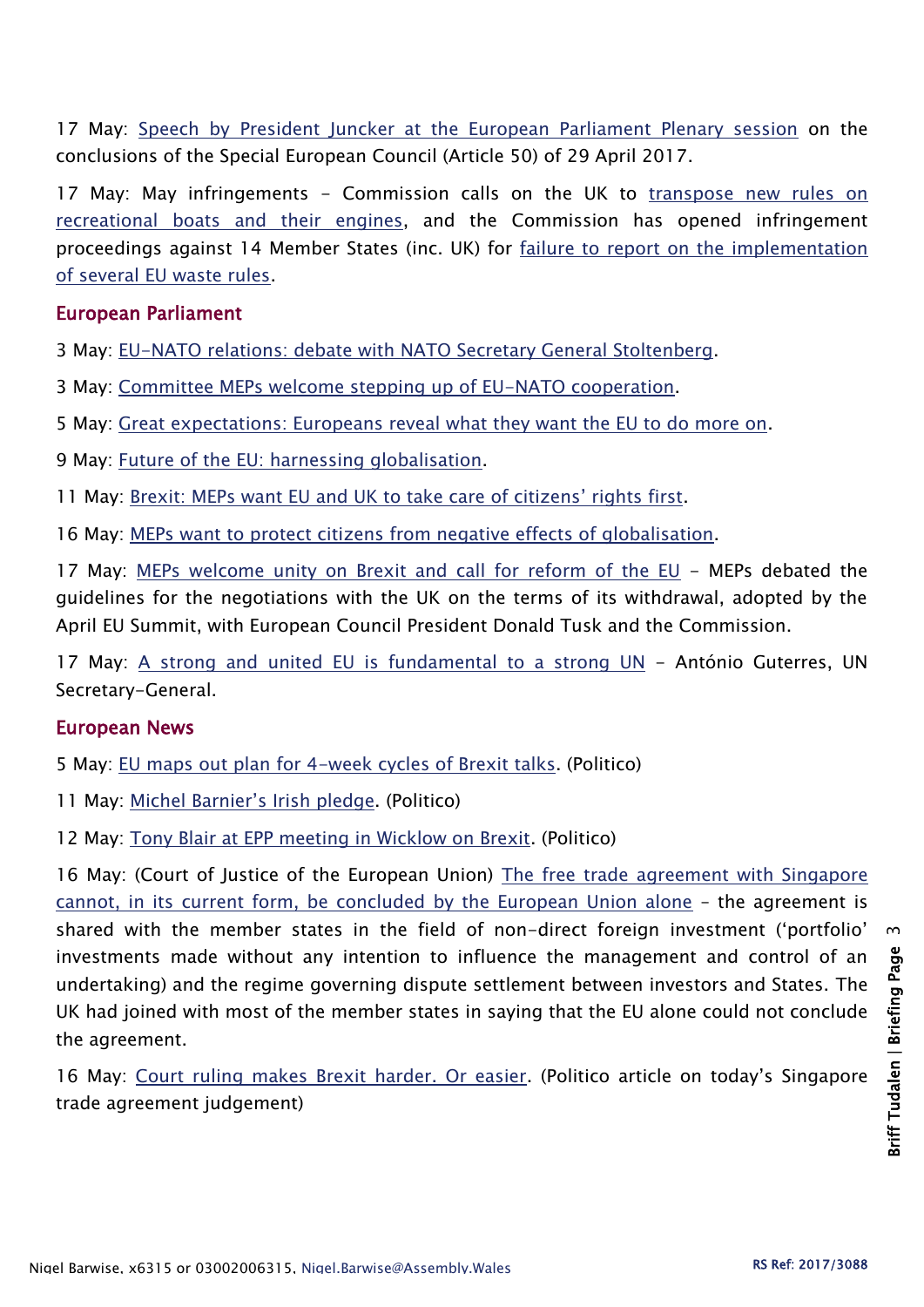# 4. UK developments

#### UK Government

7 May: [PM call with French President-elect Macron.](https://www.gov.uk/government/news/pm-call-with-french-president-elect-macron-7-may-2017)

#### House of Commons

The Houses of Parliament are in recess until the General Election.

## House of Lords

The House of Lords European Union Committee and its six Sub-Committees is undertaking a "[co-ordinated series of inquiries](http://www.parliament.uk/business/committees/committees-a-z/lords-select/eu-select-committee-/news-parliament-2015/co-ordinated-inquries-launch/) into the key issues that will arise in the forthcoming negotiations on Brexit".

3 May: The EU Energy and Environment Sub-Committee published its [report Brexit:](https://www.publications.parliament.uk/pa/ld201617/ldselect/ldeucom/169/169.pdf)  [agriculture,](https://www.publications.parliament.uk/pa/ld201617/ldselect/ldeucom/169/169.pdf) particularly on the [implications of leaving the EU's Common Agriculture Policy](http://www.parliament.uk/business/committees/committees-a-z/lords-select/eu-energy-environment-subcommittee/news-parliament-2015/brexit-agr-rpt/)  [and the Single Market.](http://www.parliament.uk/business/committees/committees-a-z/lords-select/eu-energy-environment-subcommittee/news-parliament-2015/brexit-agr-rpt/)

#### News

15 May: [Businesses Preparing to Sever Supply Chain Ties Between the UK and the EU to Avoid](https://www.cips.org/en-gb/news/news/businesses-preparing-to-sever-supply-chain-ties-between-the-uk-and-the-eu-to-avoid-brexit-tariffs/)  [Brexit Tariffs](https://www.cips.org/en-gb/news/news/businesses-preparing-to-sever-supply-chain-ties-between-the-uk-and-the-eu-to-avoid-brexit-tariffs/) (Chartered Institute of Procurement & Supply).

## 5. Scotland

## Scottish Parliament

11 May: The Culture, Tourism, Europe and External Relations Committee held an evidence session with the [Minister for UK Negotiations on Scotland's Place in Europe](http://www.parliament.scot/parliamentarybusiness/report.aspx?r=10941&i=100054), Michael Russell MSP.

## Scottish Government

3 May: [CAP reform](https://news.gov.scot/news/cap-reform) - Rural Affairs Secretary sets out thinking.

# 6. UK-Ireland relations

2 May: Publication of Ireland and the negotiations on [the UK's withdrawal from the European](http://www.merrionstreet.ie/MerrionStreet/en/EU-UK/Key_Irish_Documents/Government_Position_Paper_on_Brexit.pdf)  [Union.](http://www.merrionstreet.ie/MerrionStreet/en/EU-UK/Key_Irish_Documents/Government_Position_Paper_on_Brexit.pdf)

9 May: The Taoiseach led a debate on [Ireland and the Negotiations o](http://oireachtasdebates.oireachtas.ie/debates%20authoring/debateswebpack.nsf/takes/dail2017050900037?opendocument#KK00400)n the UK's Withdrawal [from the EU.](http://oireachtasdebates.oireachtas.ie/debates%20authoring/debateswebpack.nsf/takes/dail2017050900037?opendocument#KK00400)

11 May: [Exchange of views with Mr. Michel Barnier,](http://oireachtasdebates.oireachtas.ie/debates%20authoring/debateswebpack.nsf/takes/dail2017051100003?opendocument#A00075) Chief Negotiator of the Taskforce for the Preparation and Conduct of Negotiations with the United Kingdom.

# 7. Reports published

*House of Commons*